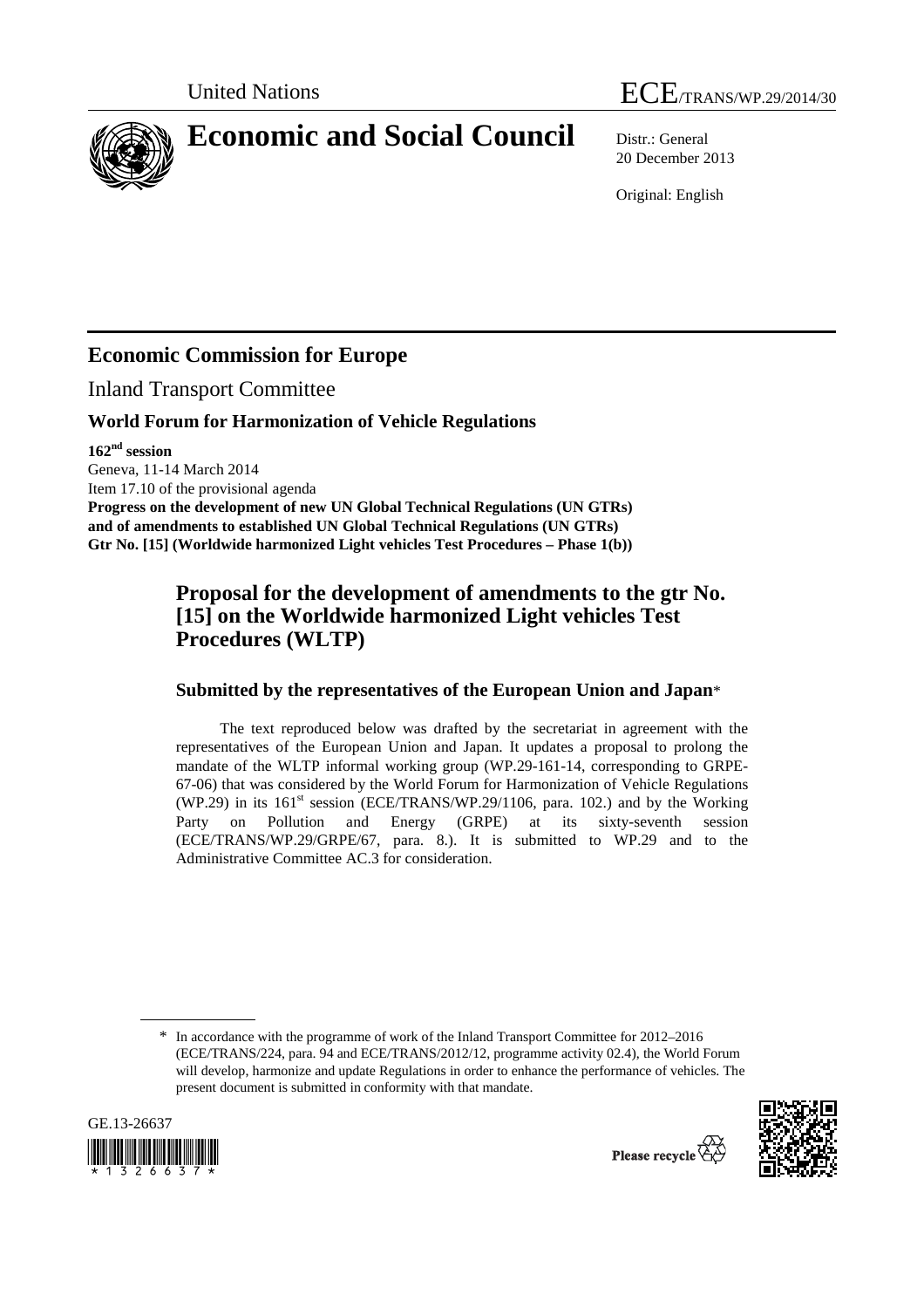## **I. Background**

1. On 23 August 2013, the informal group for the development of the Worldwide harmonized Light vehicles Test Procedures (WLTP) submitted a draft text of the WLTP global technical regulation (gtr) (ECE/TRANS/WP.29/GRPE/2013/13) to the Working Party on Pollution and Energy (GRPE) of the World Forum for Harmonization of Vehicle Regulations (WP.29).

2. ECE/TRANS/WP.29/GRPE/2013/13, as amended by GRPE-67-04-Rev.1, was adopted by GRPE at is sixty-seventh session, held on 14 November 2013. WP.29 will consider the resulting text in March 2014 (ECE/TRANS/WP.29/2014/27).

3. The text adopted by GRPE reflects the work concerning "Phase 1a" draft of the WLTP gtr development. This covers the development of a globally harmonised test cycle for light duty vehicles and the associated test procedures, as outlined in the official document ECE/TRANS/WP.29/2009/131 (Phase I of the WLTP process). The preparation of this text followed a four months extension of the work and required the additional session of GRPE in November 2013, as recognized by WP.29 in its  $156<sup>th</sup>$  session (March 2012). The current mandate of the WLTP informal working group ended with the submission of this draft to GRPE.

## **II. Proposal, draft roadmap and extension of the mandate of the WLTP informal working group**

4. The current WLTP gtr draft describes a complete certification test cycle. Nevertheless, the "Phase 1a" draft of the WLTP gtr does not include a number of technical elements that could significantly improve the application of this regulatory text. An extension of the mandate for the WLTP informal working group, sponsored by the European Union and Japan, shall tackle the development of these technical elements. This task should be labelled as "Phase 1b" and is foreseen to last until 2016.

5. A road map and a possible substructure of the WLTP informal working group are shown in Figure 1. Figure 2 contains an indicative list of issues that will be addressed during "Phase 1b".

6. In addition to the tasks explicitly mentioned in Figure 2, the WLTP informal working group shall also address, during its mandate period, any other task that is deemed relevant for the development of the globally harmonized test cycle for light duty vehicles and the associated test procedures. The WLTP informal working group may also choose its internal structure and management, such as Chairs and secretaries, according to its needs.